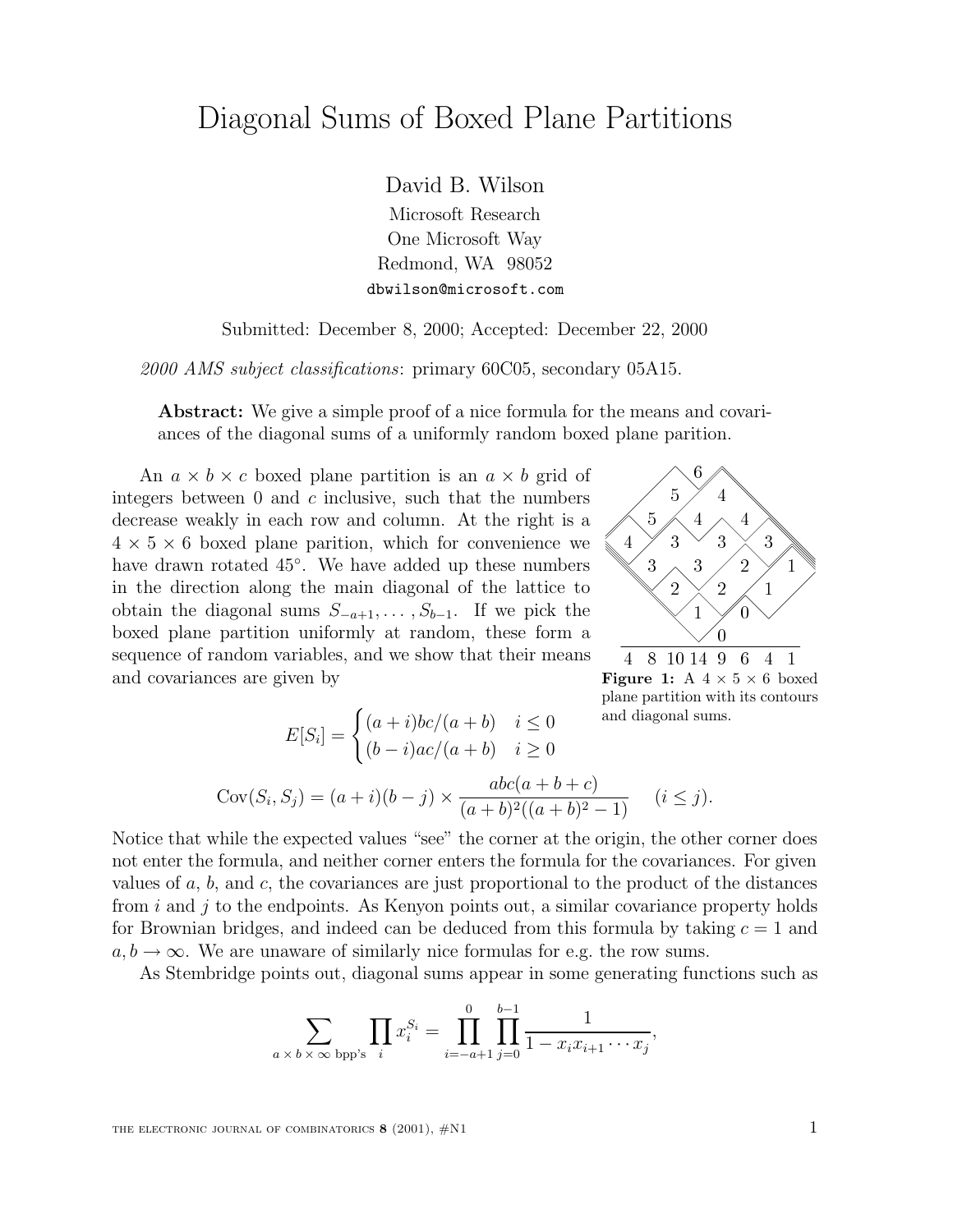which is due to Stanley (see [3, Chapter 7]). The corresponding generating function for  $a \times b \times c$  bpp's is not so nice, but Krattenthaler [2, pp 192] expresses it in terms of a determinant. We do not know a derivation of the covariance formula using this approach.

To prove these formulas we look at the contours associated with a boxed plane partition. The contours come from viewing the numbers in the plane partition as heights, so that between adjacent cells with heights  $z_1$  and  $z_2$  there will be  $|z_1 - z_2|$  contours (see figure). The contours are noncrossing, but may share vertices and edges.

Consider the ith diagonal, and condition on the locations where the contours cross the two adjacent diagonals. Each contour will either make two down moves or two up moves, or it will be flexible and make an up and down move in some random order. The flexible lattice paths do not interact at all unless they intersect diagonals  $i-1$  and  $i+1$  in the same locations. Since the boxed plane partition is uniformly random, if a group of  $k$ flexible contours start and end at the same locations, the expected number that go down and then up is  $k/2$ . If we let  $Y_i$  be the sum over contours of the height of the contour above the line connecting the left and right corners  $(Y_i + S_i)$  is a deterministic function of  $i$ , then we have

 $E[Y_i|{\text{diagonals}}\ i-1{\text{ and }}i+1] = (Y_{i-1} + Y_{i+1})/2.$ 

Since  $Y_{-a} = 0 = Y_b$ , we find  $E[Y_i] = 0$ , which leads to the formula for  $E[S_i]$ .

Next observe that for  $i \leq j$ 

$$
E[Y_iY_j] = \sum_{y} \Pr[Y_i = y] y E[Y_j | Y_i = y]
$$
  
= 
$$
\sum_{y} \Pr[Y_i = y] y \frac{b - j}{b - i} y = \frac{b - j}{b - i} E[Y_i^2].
$$

Similarly

$$
E[Y_iY_j] = \sum_y \Pr[Y_j = y]yE[Y_i|Y_j = y]
$$
  
= 
$$
\sum_y \Pr[Y_j = y]y\frac{a+i}{a+j}y = \frac{a+i}{a+j}E[Y_j^2].
$$

Equating these formulas gives  $E[Y_j^2] = (a+j)(b-j)/(a+b-1)E[Y_{-a+1}^2]$ , and hence

$$
Cov(S_i, S_j) = Cov(Y_i, Y_j) = E[Y_i Y_j] = \frac{(a+i)(b-j)}{(a+b-1)} Var[S_{-a+1}].
$$
\n(1)

To compute  $Var[S_{-a+1}]$  we let  $S = \sum_i S_i$  and write

$$
\begin{split} \text{Var}[S] &= 2 \sum_{i < j} \text{Cov}(S_i, S_j) + \sum_i \text{Cov}(S_i, S_i) \\ &= \left[ 2 \sum_{-a < i < j < b} (a + i)(b - j) + \sum_{-a < i = j < b} (a + i)(b - j) \right] \frac{\text{Var}[S_{-a+1}]}{a + b - 1} \\ &= \frac{(a + b)^2((a + b)^2 - 1)}{12} \frac{\text{Var}[S_{-a+1}]}{a + b - 1} \end{split} \tag{2}
$$

THE ELECTRONIC JOURNAL OF COMBINATORICS **8** (2001),  $\#$ N1 2